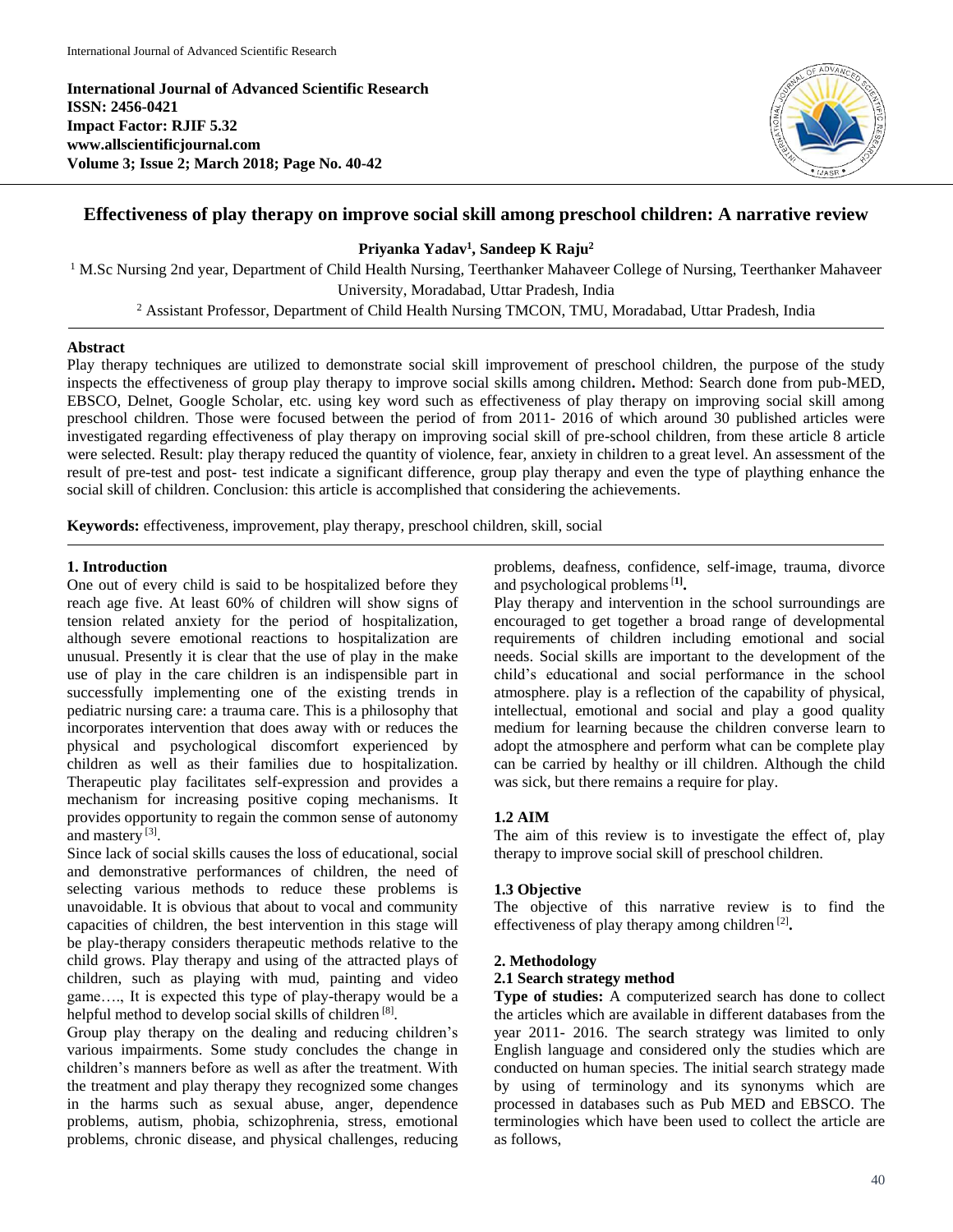### **2.2. Type of studies**

In all, the study, research design are used in Quantitative, Comparative study, Quasi experimental design, Randomized sampling method, Purposive, Non probability convenience sampling technique, Convenience sampling technique

#### **2.3 Type of participants**

Preschool and school children (3 - 12 years)

### **2.4 Setting**

Most of the study was conducted in a hospital and the school

#### **3. Outcomes**

The overall outcome of the study would be a group play therapy, social skills be improved and prevent the negative

impact of the preschool children in hospital school, and community.

The systemic search was conducted by framing the terms individually and in combination with all synonyms, also according to the database. In addition to this, a manual PUBMED search was undertaken using the keywords and search synonyms from already found articles. An addition of 8 articles was found. Initial search retrieved 6813 articles over which 2582 articles were selected manually. Duplicates were removed and reviewed 207 articles over which 2582 articles were selected manually. Duplicates were removed and reviewed 207 articles for eligibility. 2375 articles were excluded because of duplications in two databases. 187 more studies were excluded due to unavailability of full text. Hence 8 articles were screened which includes quantitative study.

**Table 1:** Data Extraction

| Author name and yea                   | <b>Research design</b>  | <b>Finding of the study</b>                                                                                                                                         |
|---------------------------------------|-------------------------|---------------------------------------------------------------------------------------------------------------------------------------------------------------------|
| Sri Ramdandaniati et al. 2016         | Quasi experiment        | Play therapy can reduce the level of anxiety on pre-school children who all are<br>experiencing the Hospitalization.                                                |
| Morgan Karahmadi et al. 2011          | Ouasi -<br>experimental | Analysis of covariance shoed that group play therapy reduces GAD symptoms in<br>fastest stage meaningfully. It also reduces GAD symptom is follow up significantly. |
| Elina khadivi zand et al. 2015        | Quantitative            | The outcome of the study point out that play therapy reduced the amount of violent<br>behavior on children's to a bigger area.                                      |
| Mary Usha et al. 2015                 | Quantitative            | Therapeutic play can be an effective way of hospice preparation in order to prevent<br>harmful impact of hospital nervousness on preschoolers.                      |
| Czar Mirahmadi et al. 2016            | Quasi-experimental      | The mean score for social skill and their subscales widely improved in the<br>experimental group.                                                                   |
| Kamini p. Sao, et al.                 | Quasi experimental      | The result shows that 17 of the children in the experimental group had severe worry in<br>pretest and none of them were 60.43d severe worry post test.              |
| Hoda babaei kafaki <i>et al.</i> 2015 | Quasi experimental      | The obtained result represented the major difference and change in post-test gain in<br>the experimental group.                                                     |
| Food Niknasab, 2016                   | Quantitative            | The result recommend that behavioral symptoms of ADHD extensively decrease                                                                                          |

#### **3.1 Prisma Flow Chart**



### **3.2 Summary of Findings**

Available 8 literatures are quantitative. Out of 8 literatures, studies concluding that play and play therapy important role in the children's. Play therapy improves the social skills of children. Person and group play therapy as well as classroom supervision, can be helpful for preschool children.

### **3.3 Importance in education**

Play therapy will help to develop the interpersonal relationship linking nurse and the children and will help out nursing personnel to recognize with about need of providing in-service education programmed. The nursing students can help the parents and teachers to identify the children abnormal behavior in communication and low social skills. The study will help the parents and teacher to overcome the child's problem regarding social skill improvement.

Nursing management in creating policies and strategy for giveng that play therapy in this school will contribute to reduce fear of children, early healing of illness, gain cooperation,

#### **4. Future Significance**

Group play therapy is more effective than individual play therapy. Group play therapy promotes the child growth and development towards the social aspects of the child's and improves the child behavior. Group play activities will organize the child understanding level by accepting the role

**Fig 1**